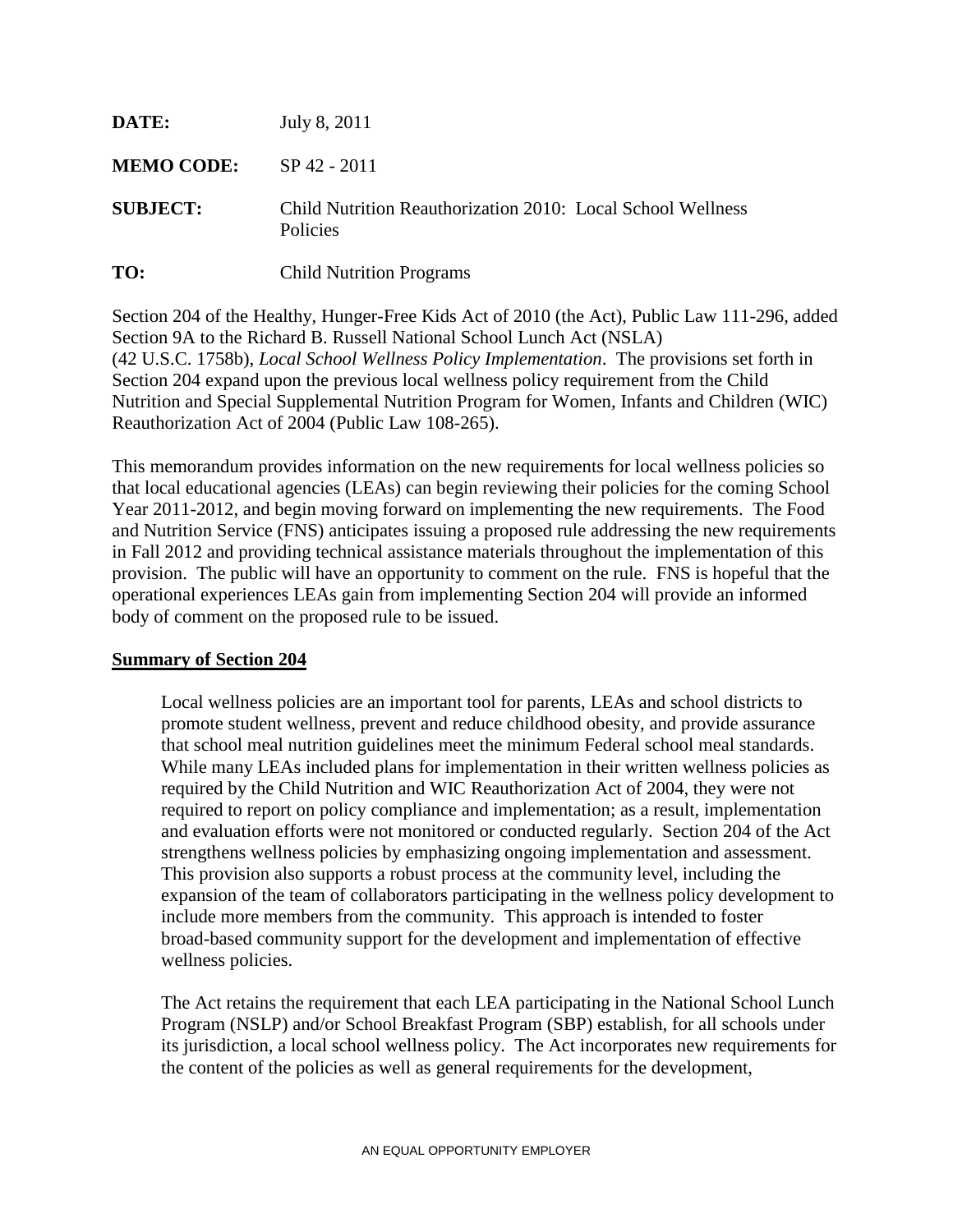Page 2

implementation, dissemination, and assessment of the policies. These additional requirements are described below.

The Act also requires the Department of Agriculture (USDA) to promulgate regulations that provide the framework and guidelines for these local wellness policies, and to provide information and technical assistance to LEAs, school food authorities, and State agencies (SAs) for use in establishing healthy school environments that are intended to promote student health and wellness.

# **Elements of the Local Wellness Policy**

As was previously required, local wellness policies must include, at a minimum, goals for nutrition education, physical activity, and other school-based activities that promote student wellness, as well as nutrition guidelines to promote student health and reduce childhood obesity for all foods available on each school campus. The Act added the requirement that local wellness policies include goals for nutrition promotion.

# **Local Discretion**

As previously required, LEAs can determine the specific policies appropriate for the schools under their jurisdiction, provided that those policies address all of the required elements specified in the Act.

# **Public Involvement**

LEAs are now required to permit teachers of physical education and school health professionals as well as parents, students, and representatives of the school food authority, the school board, school administrators, and the public to participate in the development of wellness policies. The Act also expanded the purpose of the team of collaborators beyond the development of a local wellness policy to also include the implementation of the local wellness policy with periodic review and updates.

# **Implementation, Periodic Assessment, and Public Updates**

The Act requires LEAs to inform and update the public (including parents, students, and others in the community) about the content and implementation of the local wellness policies. LEAs are also required to measure periodically and make available to the public an assessment of the local wellness policy, including:

- The extent to which schools are in compliance with the local wellness policy;
- The extent to which the LEA's local wellness policy compares to model local school wellness policies; and
- The progress made in attaining the goals of the local wellness policy.

Finally, the Act requires LEAs to designate one or more LEA officials or school officials, as appropriate, to ensure that each school complies with the local school wellness policy.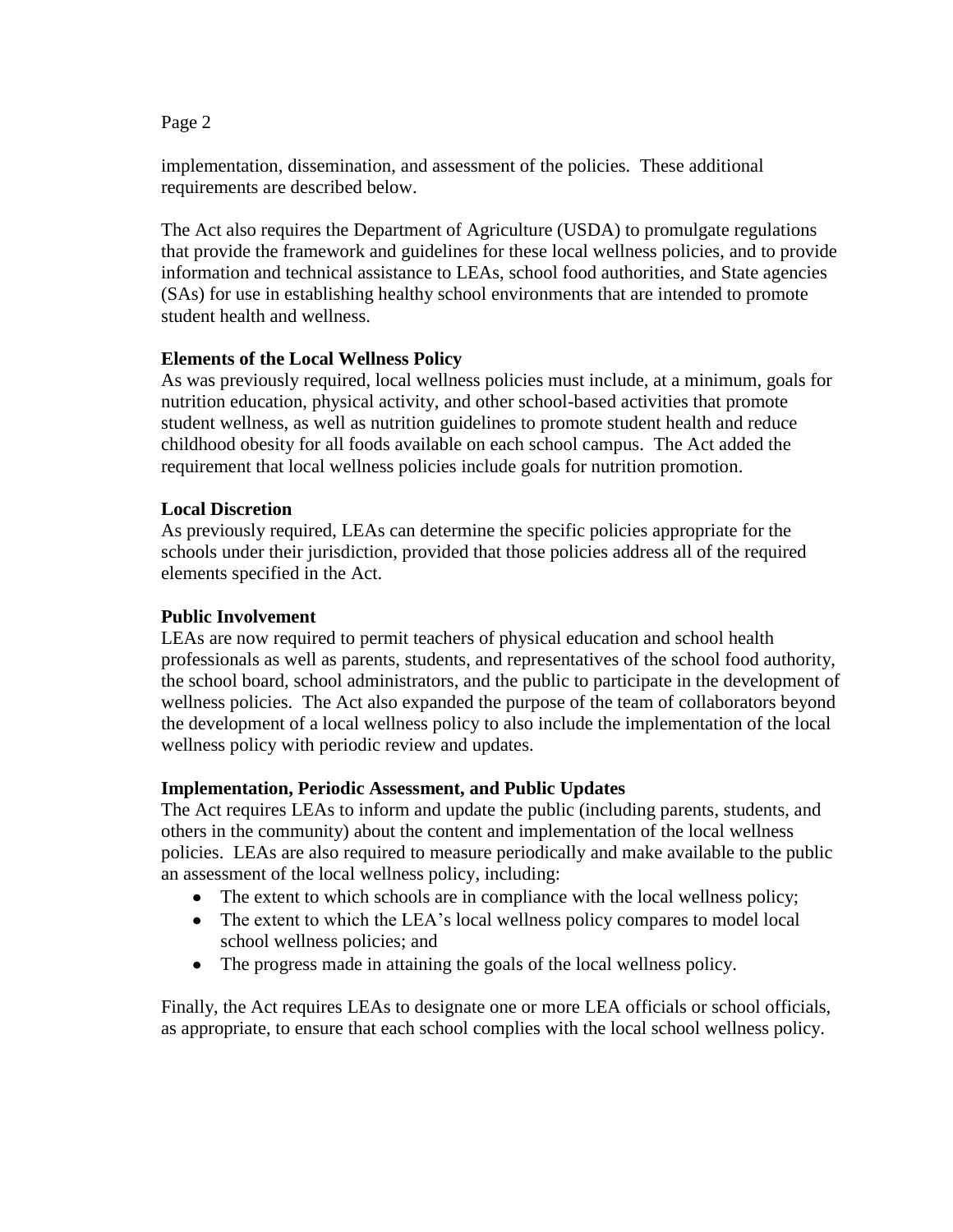Page 3

#### **Recommended Actions for School Year 2011-2012**

Section 204 of the Act was effective as of October 1, 2010. Therefore, State agencies should ensure that LEAs are aware of the changes and begin reviewing their local wellness policies during School Year 2011-2012 and, to the extent practicable, begin moving forward on implementing the new requirements.

LEAs may find it helpful to consult the local wellness policy reference materials and sample policies on the FNS website at:

[http://www.fns.usda.gov/tn/healthy/wellnesspolicy.html.](http://www.fns.usda.gov/tn/healthy/wellnesspolicy.html) FNS will be updating these materials to reflect the new requirements; however these materials can still be a useful starting point for LEAs working to strengthen their local wellness policies to meet the requirements of the new law. FNS intends to describe the concept of *nutrition promotion* more clearly in future technical assistance materials, so that LEAs can add these goals to their local wellness policy.

There are a number of ways in which LEAs can implement the requirement for informing and updating the public about the content and implementation of the local wellness policies. Acceptable methods may include developing or disseminating printed or electronic materials to families of school children and other members of the school community at the beginning of the school year, and posting the local wellness policies and an assessment of its implementation on the district or school website. Whatever method is chosen, the information must be made available to the public by LEAs in an accessible, easily understood manner. For School Year 2011-2012, LEAs should be working toward developing a reasonable method to implement this requirement, with the goal of making the information public by the end of the school year.

#### **Technical Assistance**

Some LEAs will be able to implement several of the requirements of Section 204 relatively easily. However, we recognize that LEAs will need further guidance from FNS, particularly in the areas of model local wellness standards and assessing and evaluating local wellness policies. FNS is working with our partners at the Department of Health and Human Services/CDC and the Department of Education to provide technical assistance on local wellness policies for LEAs. The three agencies are working on a draft plan that will provide an overview of local wellness policies, identify gaps according to an environmental scan, and outline the technical assistance outcomes, services, and activities that the three agencies intend to address. In Summer 2011, this plan will be posted to the FNS website for the Healthy, Hunger-Free Kids Act (HHFKA): [http://www.fns.usda.gov/cnd/Governance/Legislation/CNR\\_2010.htm.](http://www.fns.usda.gov/cnd/Governance/Legislation/CNR_2010.htm) We will provide more information on a periodic basis as we move forward and develop resources.

The Centers for Disease Control and Prevention (CDC) has a number of resources to assist LEAs in designing, implementing, and promoting elements of local wellness policies,